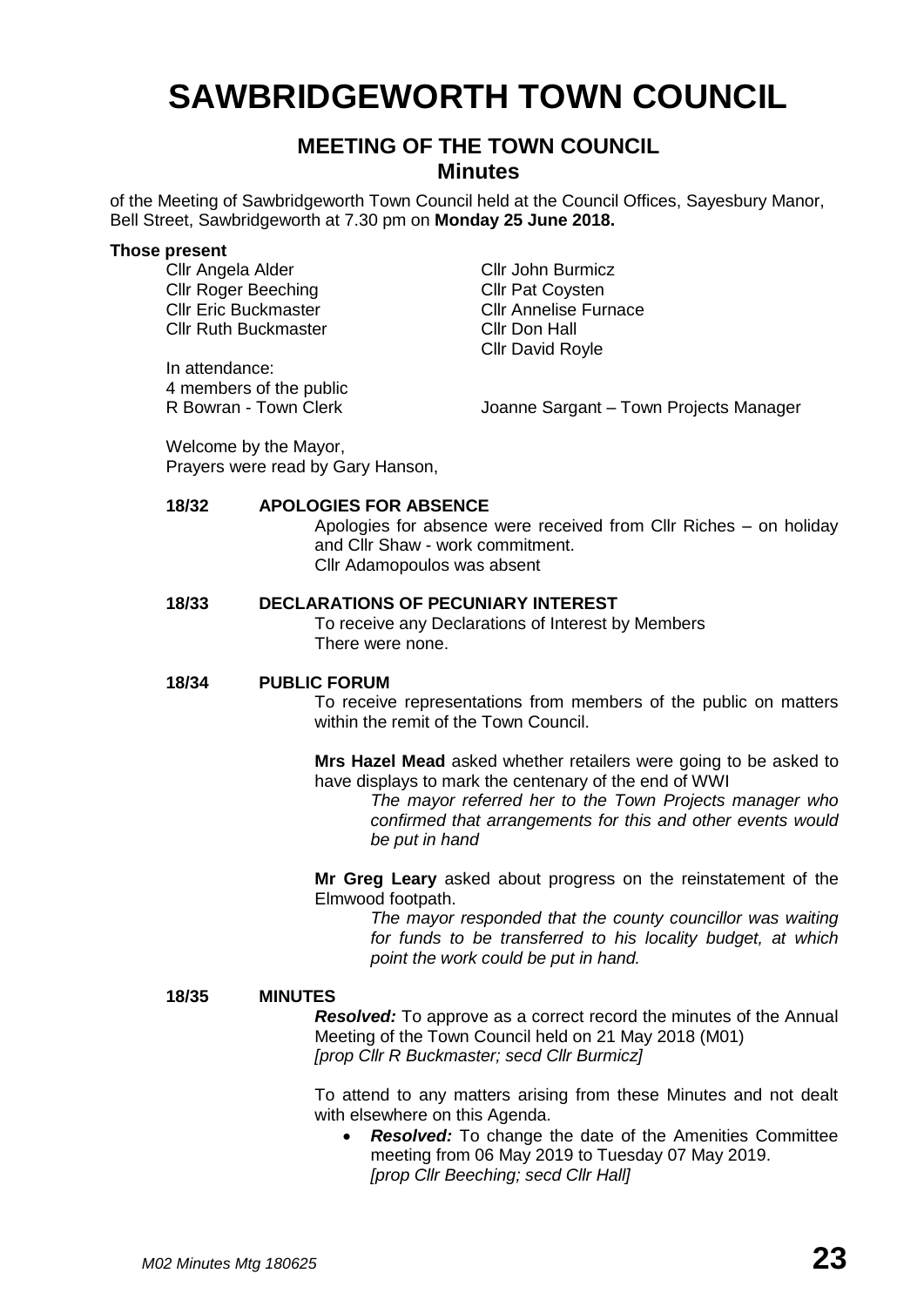# **18/36 PLANNING COMMITTEE**

*Received and noted:* The draft minutes of the Planning Committee Meeting held on:

• 11 June 2018 (P01)

# **18/37 FINANCE & POLICY COMMITTEE** *Received and noted:* The draft minutes of the Finance and Policy

Committee Meeting held on:

11 June 2018 (F01) *]*

*Resolved:* To approve the Terms of Reference for the Finance and Policy Committee as recommended by the committee. *[prop Cllr Coysten; secd Cllr Beeching]*

The Mayor reminded members that the council's communications protocol is explicit in defining that contact with the press and public on council matters rests with the Mayor and the Clerk.

# **18/38 ANNUAL ACCOUNTS AND ANNUAL RETURN 2017/18**

1. *Resolved:* To approve and sign the Annual Governance Statement. *[prop Cllr Beeching; secd Cllr Burmicz]*

*Cllr E Buckmaster arrived at 19.45*

- 2. *Resolved:* To approve and sign the Annual Return for 2017/18. *[prop Cllr E Buckmaster; secd Cllr R Buckmaster]*
- 3. *Noted:* The recommendations of the Internal Auditor, recorded in Minute F18/08 of the F&P committee meeting dated 11 June 2018

## **18/39 MAYOR'S CORRESPONDENCE/COMMUNICATIONS**

To receive Mayor's appointments and communications.

- First official event was the Clean Air Day organised by Cllr McAndrew of EHDC.
- Sawbridgeworth Civic Service on 03 June, thanks to councillors who attended and staff for organising refreshments
- Hosted schools councils on 05 June and 12 June
- Cllr Beeching's last Music in the Garden event. £2,200 raised for Jacobs Neurocentres. A vote of thanks was proposed to thank Roger (and Jean) for organising this event over the years. *[prop Cllr Alder; secd Cllr R Buckmaster]* Clerk to write a letter of thanks to Cllr Beeching.
- Dunmow Civic Service on 24 June at which the mayoral chain was transferred.
- Commended attendance at the Fun on the Field event on Sunday 01 July.
	- o Cllr Furnace asked whether there would be a councillor's surgery at the event. *Mayor said this was a fun event but to expect people to approach councillors with concerns.*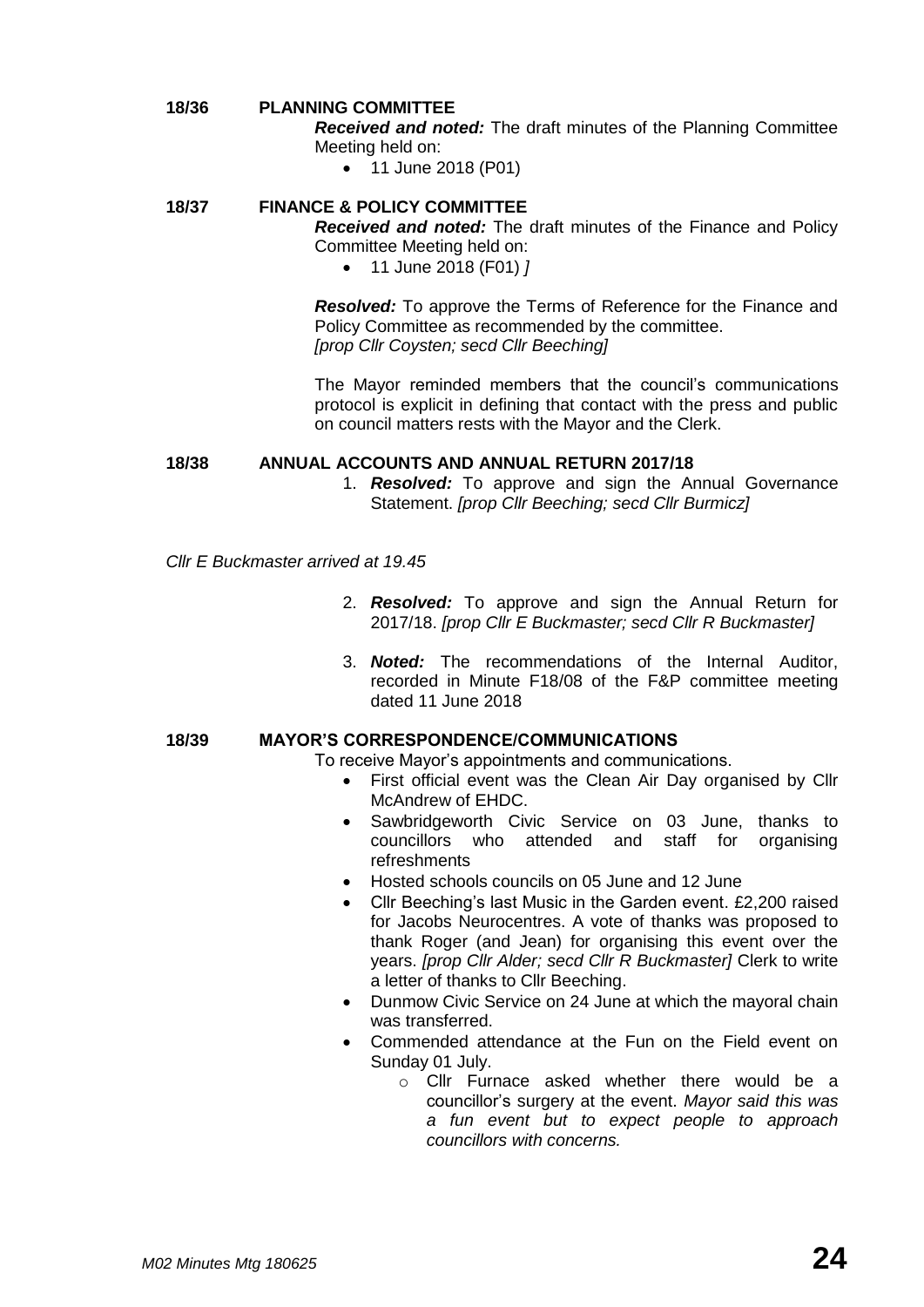#### **18/40 REPRESENTATIVES REPORTS**

- To receive representatives reports from:
- o County Councillor Eric Buckmaster reported:
	- o Comments from the Secretary of State about governance of Academy Trusts and teacher recruitment
	- o Statistics relating to library usage demonstrating a move from personal visits to on-line visits.
	- o Conclusion of the East of England Ambulance service over last winter's issues of service.
	- o Success of Social Prescribing programme.
		- Cllr Furnace asked if there were any statistics being gathered to demonstrate time saving for GPs. *Answer was Yes*.
	- o The planning decision on a new multi storey car park in Bishops Stortford has been deferred.
	- o Cllr Royle asked whether we will meet the need for primary and secondary places. *Answer was that the question had been posed to County and response was that although it was marginal it should be satisfactory.*
	- o Cllr Royle asked whether BSTC will continue to support the Rhodes Centre after the development of the new cultural centre in the town. *Answer EHDC, the Rhodes Trust and BSTC have signed a heads of agreement for the development and are expecting £9m in funding from the LEP. Rhodes will become self-financing.*
	- o Cllr Royle asked about the outcome of the Cycling and Walking study. *Answer there would be some modifications following comments made. The consultants would not be paid the balance of their fee until the final report was received*.
	- o Cllr Royle asked about District Plan progress. *Answer EHDC are awaiting the response from the Inspector but anticipated that the District Plan would be adopted by the early autumn.*
	- o Cllr Furnace commented that the space allocated to Mandeville school was less than in the original plan. *Answer. That is the case, but representations have been made*.
	- o Joanne Sargant commented on the proposed change of use of a retail outlet in Bell Street to professional services. *Answer. This is a matter for the planning committee to comment on.*
	- o Joanne Sargant commented on the apparent change of use of a retail outlet in Bell Street to residential use. *Answer. This is a matter* for the Clerk to take up with the Enforcement Officer.
	- o Cllr Burmicz asked what pressure could be brought to bear on Forebury Estates relating to the re-letting of the GooseFat and garlic site. *Answer. Regrettably this is a commercial decision for the owners.*
	- o Cllr Beeching commented on scenarios for the future relating to PAH. It seems to be geared to EFDC, UDC and Harlow council. *Answer. A Garden Town Board has been established which will include the CEO and Leader of EHDC.*
- o District Councillor Angela Alder reported: